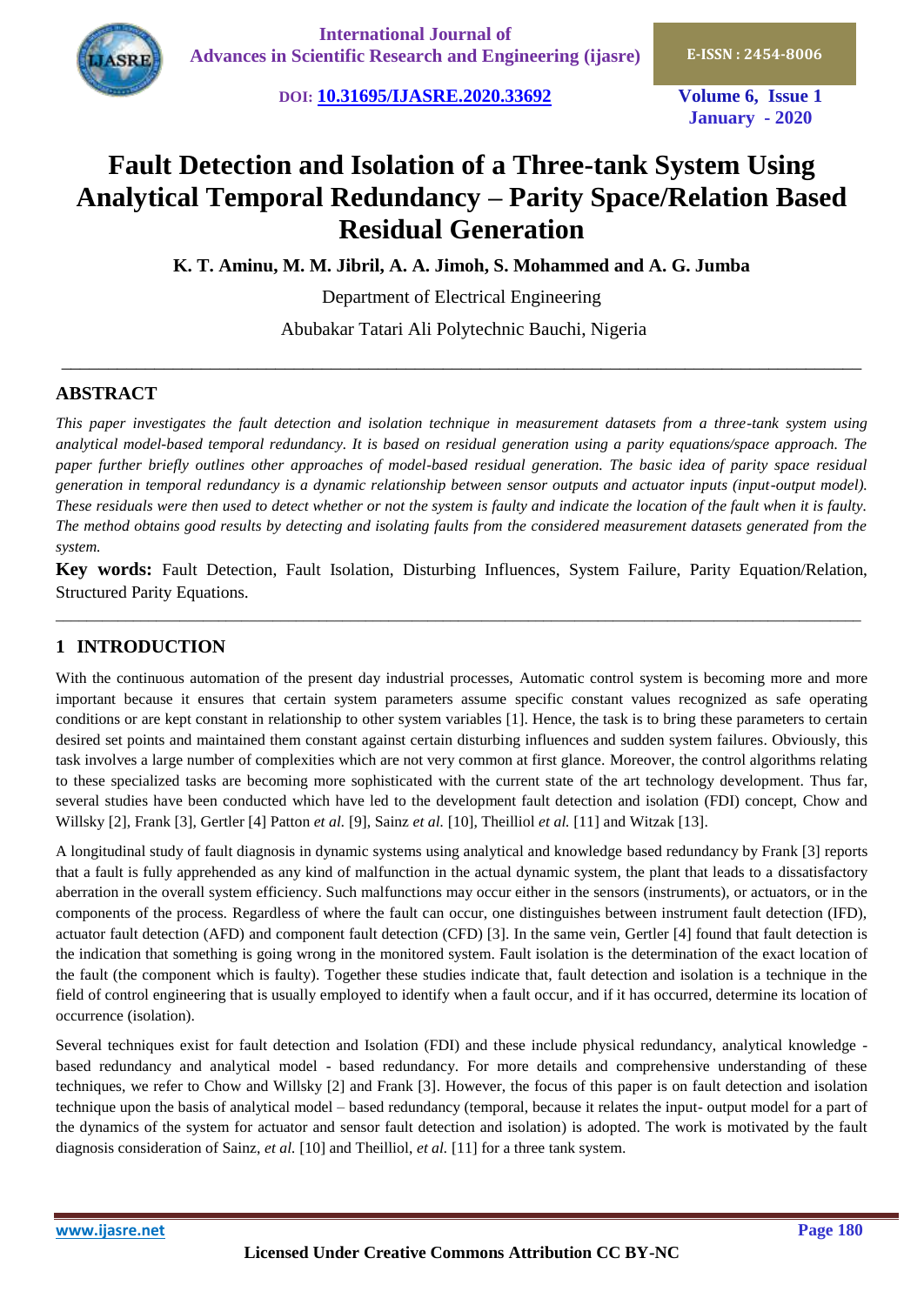Nevertheless, however, residual generation and decision making process are the major components that for the basis of FDI technique and it is necessary here to clarify exactly what is meant by these components. Residuals are according to Gertler [4] quantities that are nominally zero in the absence of fault and any deviation away indicates the presence of fault. Hence, the effect of failure on the residuals is called the fault signature. In the decision making process, however, the residuals are examined for fault signatures through a simple threshold test on the sliding window (moving averages) of the residuals. This view was supported by Chow and Willsky [2].

Several lines of evidence suggest numerous methods/approaches of residual generation. One of which includes the diagnostic observer approach such as the Luenberger observer and innovation based approach [3][6-7]. The procedure in this approach is to reconstruct the outputs of the system from the measurements through the use of the diagnostics observers using error estimation technique or the Kalman filters using the innovative technique as a residual for the detection and isolation of the faults. Numerous studies have considered this approach (For example, Frank [3]; Kalman [5]; Luenberger [6-7]; Maybeck [8]; Welch and Bishop [12] and Witczak [13]). Yet, another alternative approach to residual generation is parameter estimation based on state estimation. This approach relies on the fact that faults of a dynamic system are reflected in the physical parameters of the system. The technique was further explicitly explained by Frank [3] and Maybeck [8]. More importantly, the parity relation/space approach which involves parity check for consistency of the mathematical equation – parity relations of the system by using the actual measurements, thus any deviation declares the occurrence of a fault in the system [3]. The parity space/relation approach is the approach adopted in this paper and consequently, it will be discussed and outlined in subsequent section of the paper.

This paper is divided into sections. The next section is section 2 which provides an insight into the parity relation/space  $$ analytical redundancy approach to FDI. The subsequent section briefly describes the three tank system and presents the model of the dynamic system which is the basis of fault detection and isolation in this paper. Section 4 and 5 discusses the FDI using parity relations respectively. Section 6 presents the linearisation of the system through simulation about the operating points. Finally, conclusion drawn from the investigation was outlined in the last section.

## **2 PARITY RELATION/SPACE- ANALYTICAL REDUNDANCY**

Chow and Willsky [2] states the basis for residual generation is analytical redundancy which essentially takes up two forms: Direct redundancy and temporal redundancy. The direct redundancy relates the instantaneous outputs of sensors and this limits its application to failure detection of sensors whereas the temporal redundancy relates the histories of sensor outputs and actuator inputs (Sliding window or the moving average process) thus, making it useful for both sensor and actuator fault detection. These relationships make the comparison of the different sensor outputs at different times. The residuals resulting from these comparisons can then be used to measure the differences between the observed sensor outputs and the behavior that could result under fault free conditions (i.e parity check for consistency). The temporal redundancy parity relation was adopted in this paper. To explain the temporal redundancy parity relations of the dynamic system as generalized by Chow and Willsky [2], we consider mathematical model of the system given by the linear discrete state equations of Equation (1) and (2) respectively.

$$
x(k+1) = Ax(k) + Bu(k) + EP(k)
$$
\n<sup>(1)</sup>

$$
y(k) = cx(k) + Du(k) + FP(k)
$$
\n(2)

Where x is the *n x 1* state vector, u is the *m x 1* actuator input vector, y is the *q x 1* sensor output vector, and A is N x N. EP represents the actuator faults whereas *FP* is the sensor faults. *A*, *B*, *C* and *D* are the nominal matrices of the system and of appropriate dimension and the faults are primarily reflected in changes of *A*, *B*, *C* as well as modeling errors are considered by *P* associated with proper choice of *E* and *F*.

Let us define  $L$ , such that  $L =$  $\overline{a}$ I I I ł  $\mathcal{C}_{0}^{(n)}$  $\mathcal{C}$  $\ddot{\cdot}$ .  $\mathcal{C}$  $t$  $\overline{\phantom{a}}$  $\mathbf{I}$ I  $\overline{\phantom{a}}$ *t* = *0, 1, 2,…*

We take the transpose of  $L$ , i.e  $L^T$  and then compute the singular value decomposition of the resulting operation. This operation yields [x y z] of singular values. y is a matrix of the same dimension as  $L^T$  with non-negative diagonal elements in decreasing order, and *x* and *z* are unitary matrices. So that  $L^T = x^*y^*z^T$ . Therefore, *z* is defined as the subspace of  $(t+1)q$  dimensional vectors such that:

**[www.ijasre.net](file:///E:/ijasre-19/vol%205-5/published%20papers/www.ijasre.net)** Page 181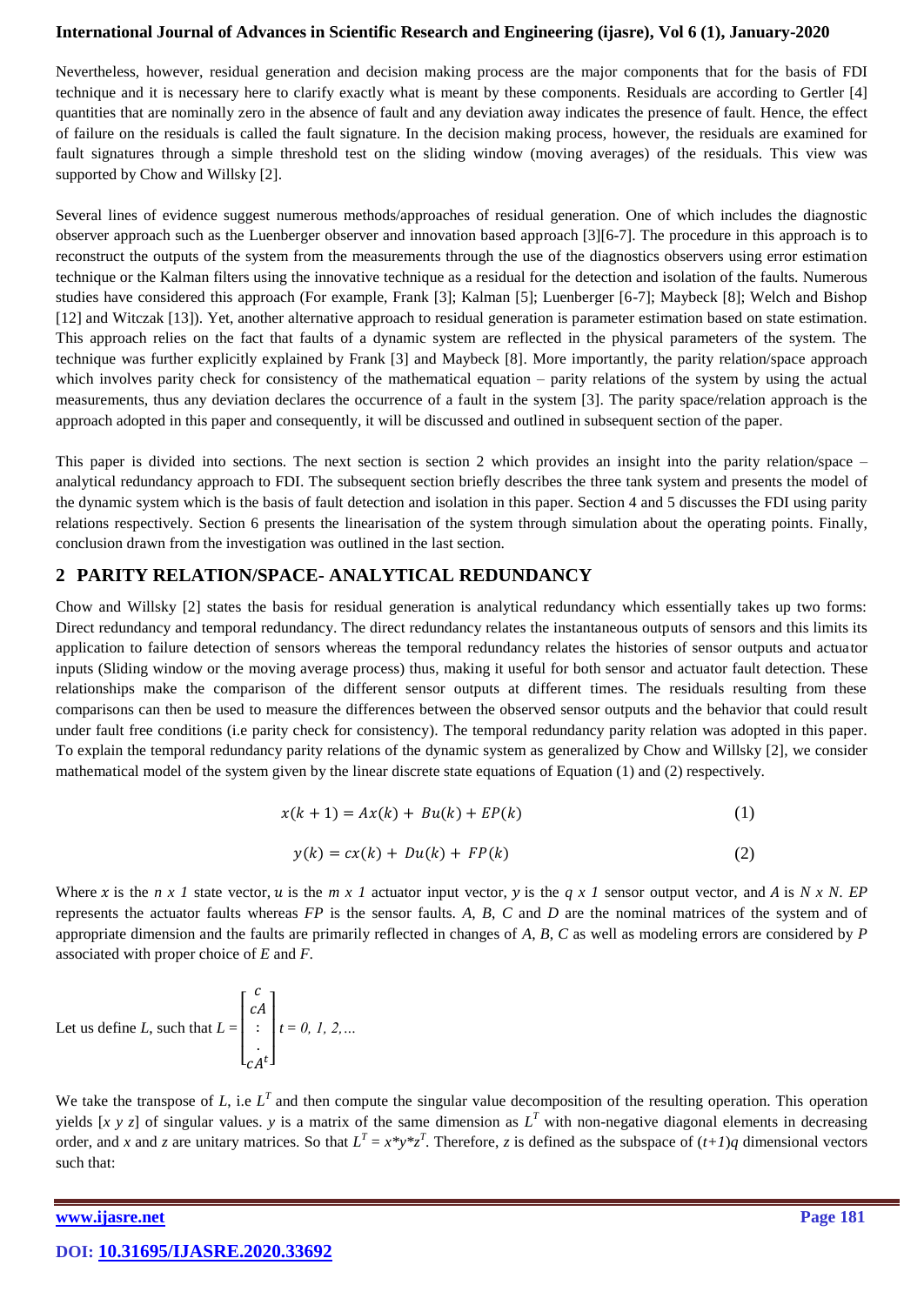$$
P = z^T \begin{bmatrix} c \\ cA \\ \vdots \\ cA^t \end{bmatrix} =
$$
 (3)

Equation (3) is called the parity space of order  $t$  which form the basis of fault detection at any instant  $k$ , using the below equation;

$$
r(k) = z^{T} \begin{bmatrix} y(k-t) \\ y(k-t+1) \\ \vdots \\ y(k) \end{bmatrix} - M \begin{bmatrix} u(k-t) \\ u(k-t+1) \\ \vdots \\ u(k) \end{bmatrix}
$$
(4)  
Where  $M = \begin{bmatrix} 0 & 0 & 0 & 0 & 0 & 0 \\ cB & 0 & 0 & 0 & 0 & 0 \\ cAB & cB & 0 & 0 & 0 & 0 \\ \vdots & & & & \\ cA^{t-1}B & \dots & cAB & cB & 0 \end{bmatrix}$ (5)

Equation (4) is known as the generalized parity vector or parity equation/relation. The Right hand side of Equation (4) is called the parity function.  $r(k)$  is non-zero under fault free condition and Equation (3) must be satisfied for it to qualify as residual capable of detecting a fault.  $Z<sup>T</sup>$  in Equation (3) is called the residual generator and has to meet the requirement of Equation (3). The choice of *t* should always influence the solvability of Equation (3). For the ideal solution, an upper bound is generally given by  $t \le n$ , where *n* is the dimension of  $x(k)$ .

## **3 THE THREE TANK SYSTEM: SET - DESCRIPTION**



**Figure 1: The three tank system schematic (source; Theilliol,** *et al.* **[11])**

Theilliol, *et al.*[11] describes the three tank system as pilot plant composed of three identical cylindrical tanks with a cross section *S* as shown on the schematic diagram on Figure 1 above. The tanks are coupled by two connecting cylindrical pipes with a cross section  $S_n$  and an outflow coefficient  $\mu_{13} = \mu_{32}$ . The nominal outflow is located at tank 2; it has an outflow coefficient of  $\mu_{20}$ . In the experimental setup, communication of the plant sensors and actuators is achieved via data acquisition card (DA6214) with a personnel computer. Tanks 1 and 2 were supplied by the two pumps driven by dc motors. Pump flow rates  $Q_1$  and  $Q_2$  are defined by the calculation of flow per rotation. Two D/A converters with a voltage range from  $-10$  to  $+10$  V are used two control the pumps. Piezoelectric differential pressure sensors carry out the necessary level measurements which deliver a voltage signal between – 10 to + 10 V. The three measured outputs:  $L_1$ ,  $L_2$ ,  $L_3$  gives the level of fluid within each of the tanks and each measurement is sampled with a period  $T = 1s$ . The plant is linearised about the following operating point:

$$
\bar{u} = \left(\frac{\overline{Q_1}}{\overline{Q_2}}\right) = \left(\frac{0.350}{0.375}\right) \times 10^{-4} \,[\text{m}^3/\text{s}] \tag{6}
$$

*[www.ijasre.net](file:///E:/ijasre-19/vol%205-5/published%20papers/www.ijasre.net)* Page 182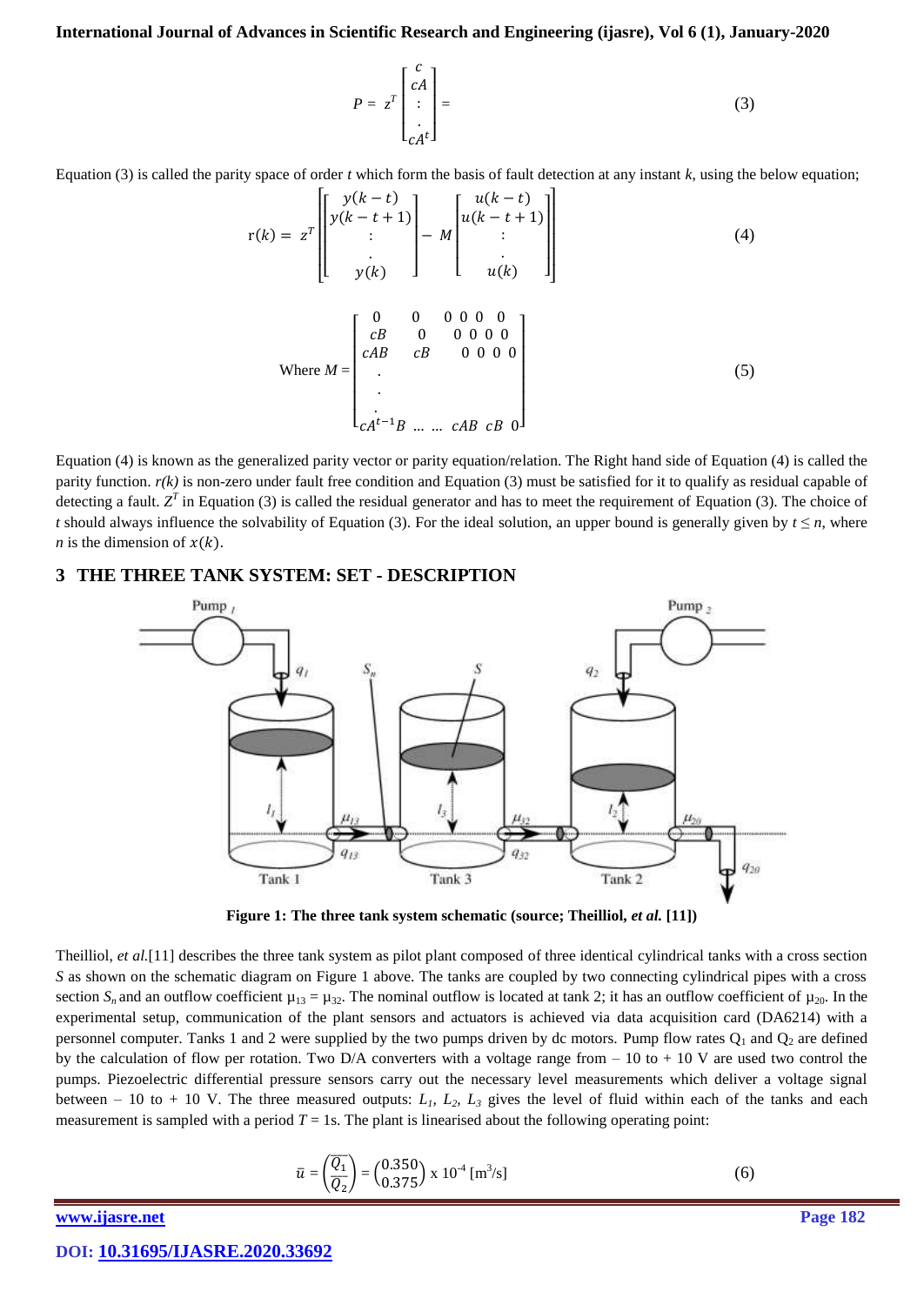$$
\bar{x} = \left(\frac{\overline{L_1}}{\overline{L_2}}\right) = \left(\begin{array}{c} 0.400\\0.200\\0.295 \end{array}\right) \text{ [m]}
$$
\n(7)

The resulting model is thus;

$$
y_k = x_k, \qquad x_{k+1} = \begin{pmatrix} 0.9880 & 0.0001 & 0.0109 \\ 0.0001 & 0.9778 & 0.0114 \\ 0.0109 & 0.0114 & 0.9776 \end{pmatrix} x_k + \begin{pmatrix} 64.576 & 0.0014 \\ 0.0014 & 64.212 \\ 0.3571 & 0.3721 \end{pmatrix} u_k
$$

Where  $y_k$  are the measurements,  $x_k$  are the states and  $u_k$  are the inputs at the *kth* sample.

$$
x_k = (L_1 L_2 L_3)^{\mathrm{T}}, u_k = (Q_1 Q_2)^{\mathrm{T}}
$$

A proportional controller with full state feedback has been added to the system to regulate the tank levels and has the following form:

$$
Q_1 = \bar{Q}_1 + 5 \, x \, 10^{-6} \, x \, (0.4 - L_1) \tag{8}
$$

$$
Q_2 = \bar{Q}_2 + 5 \times 10^{-6} \times (0.895 - L_1 - L_2 - L_3) \tag{9}
$$

Four data sets were generated using measurement from the system and these were used for the investigation of the fault in this paper.

#### **4 FAULT DETECTION**

Fault Detection (FD) is a technique used to identify faults when they occur in a system, and in which part of the system. This view has been supported by Sainz *et al*. [10]. This was achieved by generating residuals by means of parity equations in Equation (4) which is expected to be zero under fault-free conditions in the absence of disturbances, uncertainties and noise. And residuals with non-zeros provide an indicative violation of these conditions and may indicate a fault. A MATLAB program code was developed to generate the parity equations for each data set. For dataset 0, the fault was detected at a measurement instance of 240s and above because it was at that instance the parity equations have a non-zero value. This is depicted in Figure 2.



**Figure 2: Fault detection for dataset 0**

For dataset 1, the parity equations have a non- zero at instance of 240s and above which evidences the detection of fault at that point. The Figure 3 below depicts it;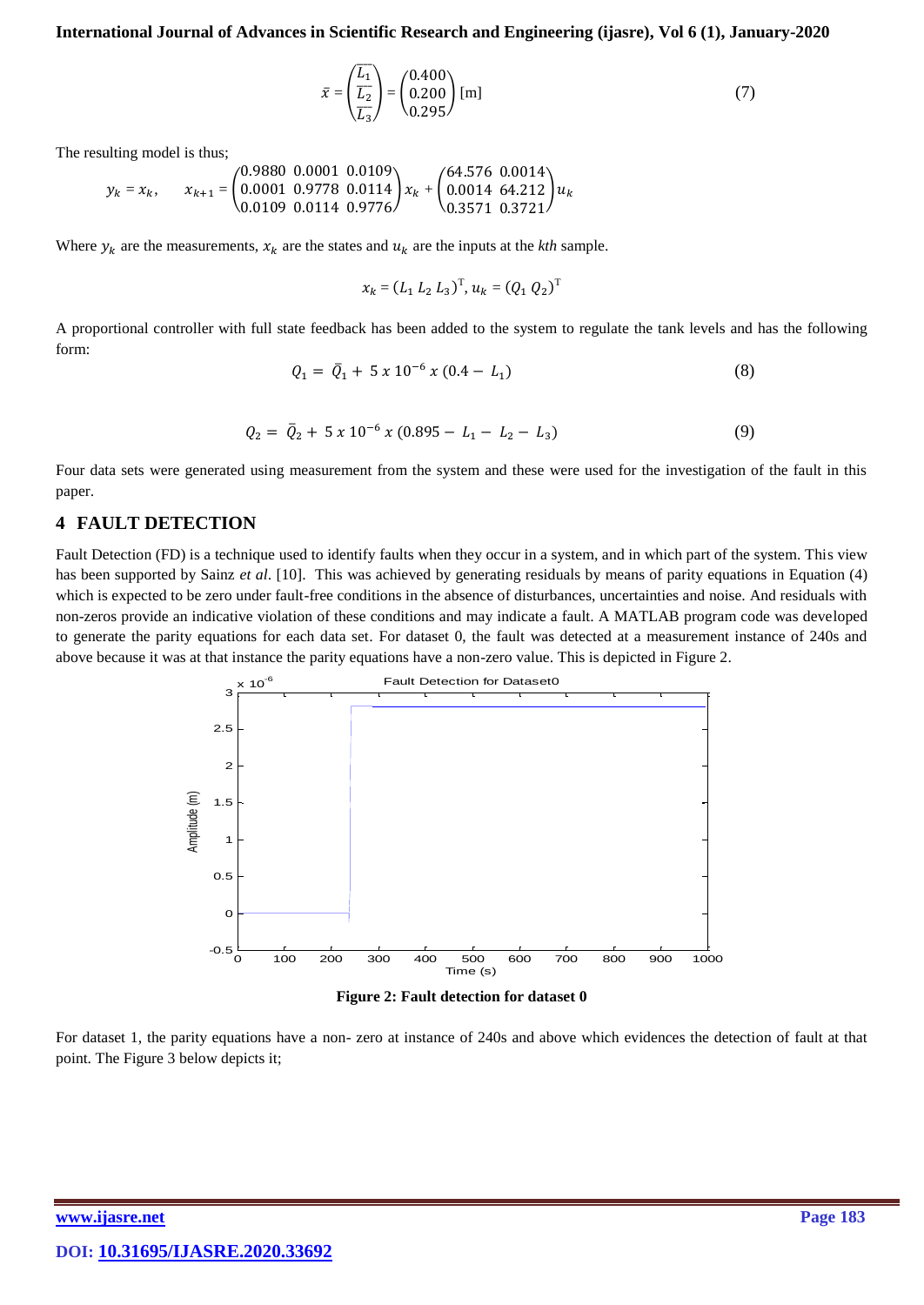

**Figure 3: Fault detection for dataset 1**

For dataset 2, the parity equations have a zero value, which indicates a fault-free condition throughout in the measurement dataset. This is depicted in Figure 4.





And for dataset 3, the fault was detected at a measurement instance of 240s because it was at that instance the parity equations have a non-zero value. This is depicted in Figure 5.



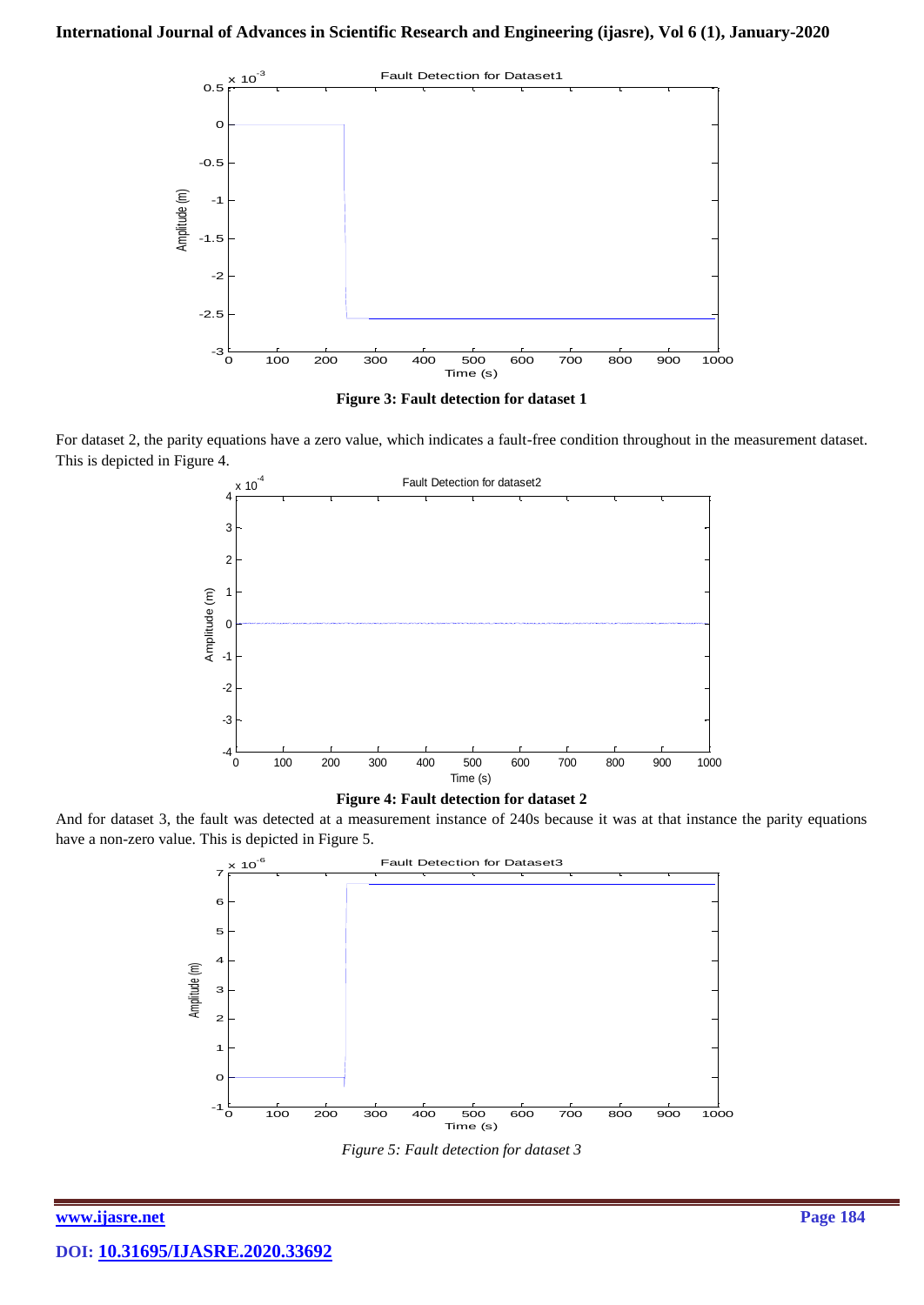# **5 FAULT ISOLATION**

Fault Isolation (FI), is to determine the location of the faulty component. Contrary to the detection of a fault in a system which was achieved using a single residual, the isolation of the fault requires enhanced residual sets. Two major enhancement techniques have been developed as presented in Gertler [4]. These are the structured residual sets and the fixed direction residuals. The former is adopted in this study. Enhancement of the residuals using the structured residual sets technique is such that the generated residual vector  $r(k)$  in Equation (4) in response to a particular sensor or actuator fault, only a fault-specific subset of the components is non-zero i.e it will be confined to a subspace of the residual space (Parity space). Such residual-sets are said to be structured, which thus implies that each residual is completely unaffected by a different subset of faults. The advantage of this is that the diagnostics analysis is resorted to determining which of the residuals are non-zero. Thus, the procedure involves performing a threshold test for each residual, which consequently yield a Boolean decision for each with "1" representing a fired test. Transformation of these bits into binary vector yields the fault code or fault signature and the set of the possible nominal fault codes forms the coding set. This view has been supported by Gertler [4].

Further on Gertler [4] states that for the detection of all faults, no nominal fault code should contain all zero elements. A minimum requirement for fault isolation is that all nominal fault codes be distinct. Coding sets satisfying these two requirements are called weakly isolating. In noisy environment or when modeling errors, weak isolation may not be sufficient. Setting the thresholds high produces a fault of moderate size which may cause some "1"s to be replaced by "0" (i.e degraded fault code). The procedure should be such that no degraded fault code is identical with a valid code in order to avoid mis-isolation in that case. The resulting coding set is said to be strongly isolating code. An easy way of making the coding strongly isolating implies a column canonical set; in such a set, each nominal fault code contains the same number of zeros, each in a different pattern [4].

A fault code beta (β) chosen to achieve the isolation in this paper has the shape given below with *BT* corresponding to each of the sensors and actuators.

$$
BT = \begin{bmatrix} 1 & 0 & 0 & 0 & 0 & 0 & 0 \\ 0 & 1 & 0 & 0 & 0 & 0 & 0 & 0 \\ 0 & 0 & 1 & 0 & 0 & 0 & 0 & 0 \\ 0 & 0 & 0 & 1 & 0 & 0 & 0 & 0 \\ 0 & 0 & 0 & 0 & 1 & 0 & 0 & 0 \\ 0 & 0 & 0 & 0 & 0 & 1 & 0 & 0 \\ 0 & 0 & 0 & 0 & 0 & 0 & 1 & 0 \end{bmatrix}
$$
(10)  
Beta ( $\beta$ ) = [*BT BT BT BT*

To achieve this FI, we again recall the form of Equation (1) and (2) for the system and thus we define;  $D = \text{zeros} (3, 2)$  (12)

 $E = [A \ B \ zeros (3, 3)]$  (13)

$$
F = [C D C] \tag{14}
$$

$$
N = [F \text{ zeros } (3, 32); CE \ F \text{ zeros } (3, 24); CAE \ CE \ F \text{ zeros } (3, 16); CA^2E \ CE \ F \text{ zeros } (3, 8);
$$
  

$$
CA^3E \ CE \ CE \ F]
$$
 (15)

$$
wt = Z^{T}(7:14,:)
$$
 (16)

$$
G = \text{pinv}(wt^*N) \tag{17}
$$

$$
\alpha = \beta^* G \tag{18}
$$

The resulting structured residual sets are given in Equation (19) below;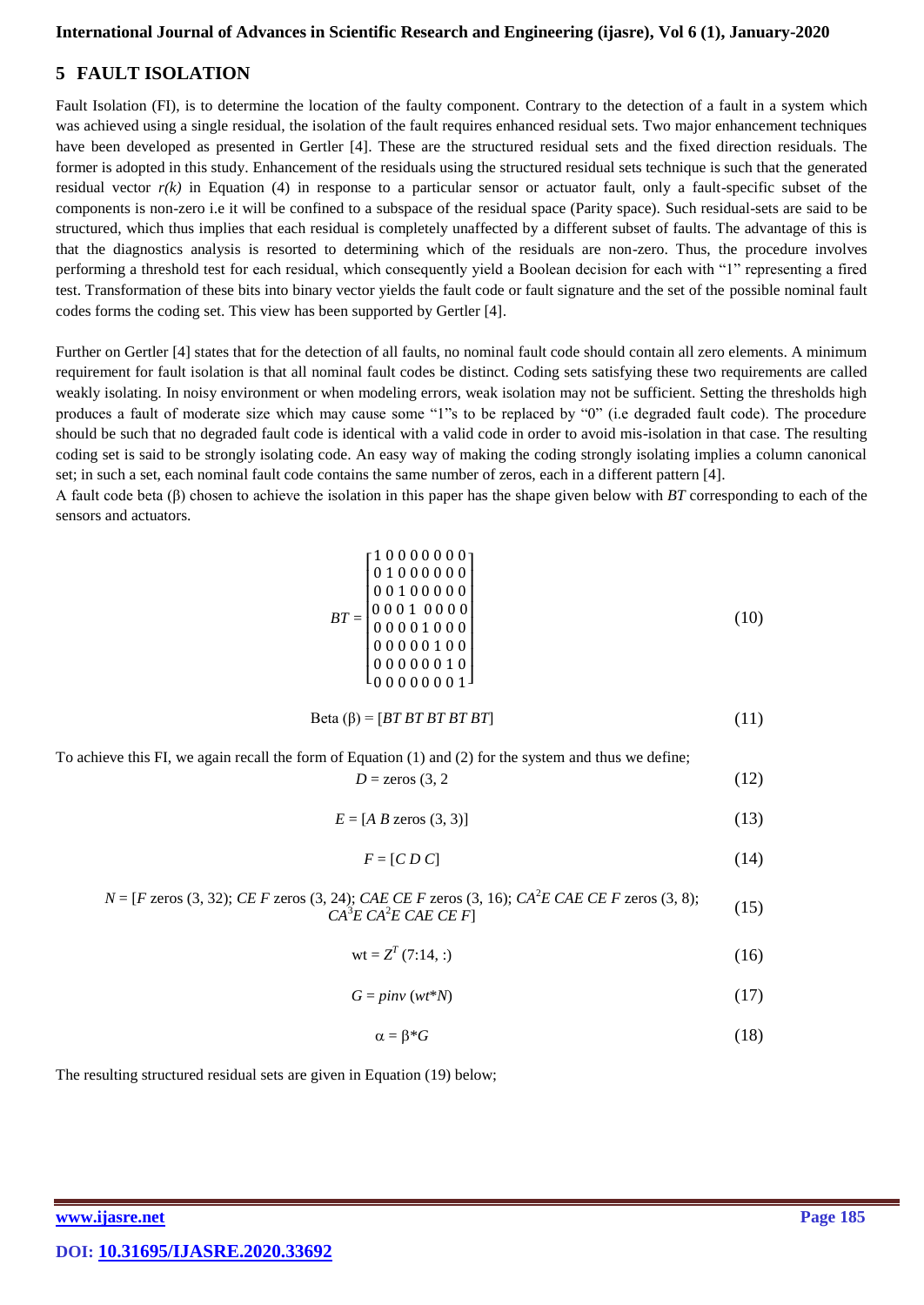$$
r^*(k) = \alpha^* w t \begin{bmatrix} y(k-t) \\ y(k-t+1) \\ \vdots \\ y(k) \end{bmatrix} - M \begin{bmatrix} u(k-t) \\ u(k-t+1) \\ \vdots \\ u(k) \end{bmatrix}
$$
 (19)

Equation (19) was coded using MATLAB code so as to achieve the isolation of the fault for each of the datasets. For dataset 0, the fault is located at the location  $(5, 1)$  which corresponds to the position of the input  $u_2$  from the second actuator in the fault vector. This is shown in Figure 6 below;



**Figure 6: Fault isolation for dataset 0**

Similarly, for dataset 1, the fault is located at the location  $(3, 1)$  which corresponds to the position of the state  $x_3$  in the fault vector. This is shown in Figure 7 below;



**Figure 7: Fault isolation for dataset 1**

For dataset 3, the fault is located at the location  $(4,1)$  which correspond to the position of the input  $u_1$  from the first actuator in the fault vector. This is shown in Figure 8 below;